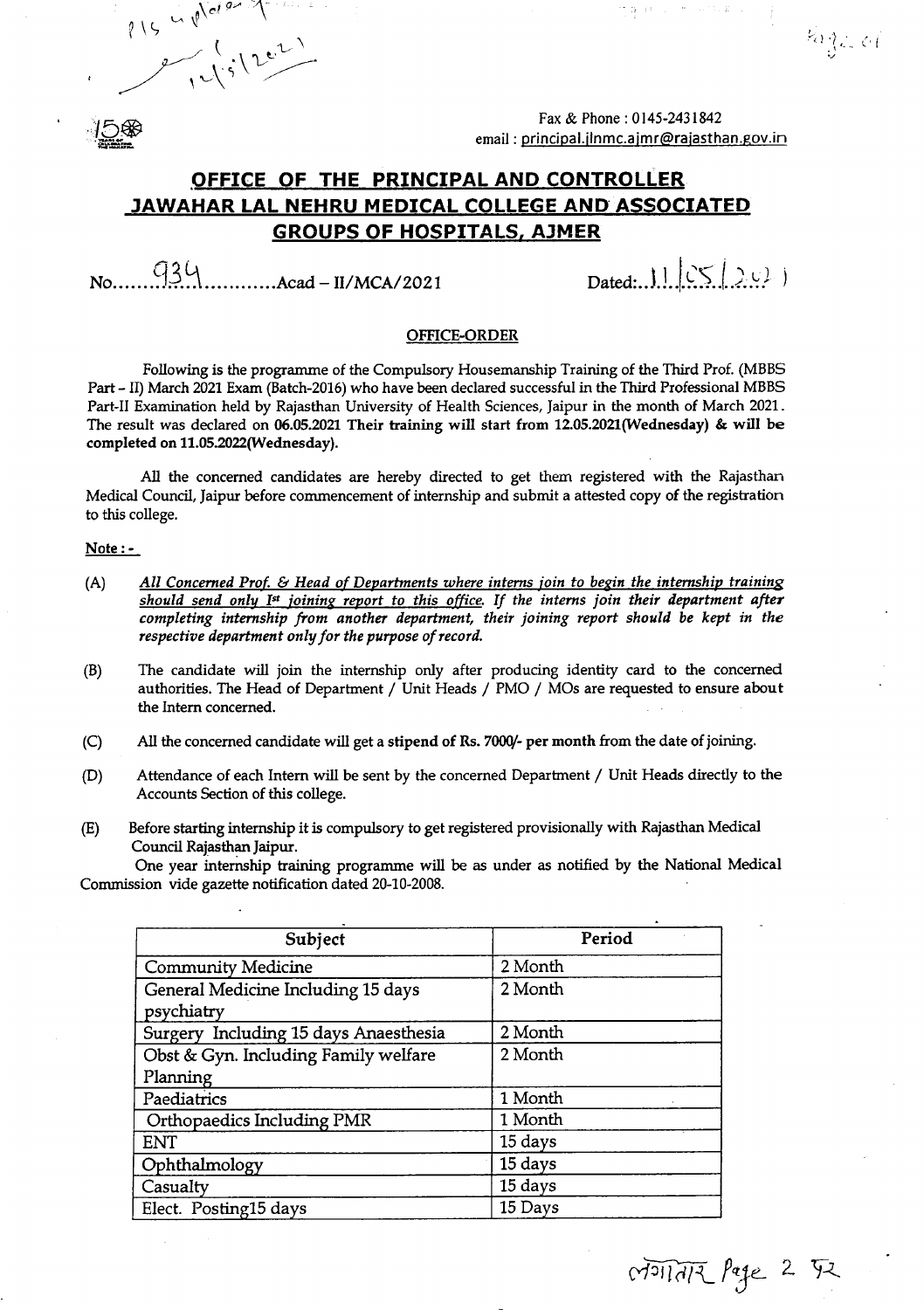As per Govt. Order no. P.7(45)DME/AK/2017/2198 dated 06-05-2021, Interns should posted in **Covid-Duty for 41/Months :-**

ant t

| $10 - 10$         |                                               | Periood |
|-------------------|-----------------------------------------------|---------|
| $^{\prime}$ S.No. | $\perp$ Specialty                             | 2 Month |
|                   | General Medicine (Including psychiatry)       | 15 days |
|                   | Causalty/Emergency Medicine/ Critical Care    | 2 Month |
|                   | <sup>1</sup> Community Medicine/Public Health |         |

# **ASSESSMENT OF INTERNSHIP - (As Institution in Ord. 272, XI-6 of RUHS)**

Interns shall maintain a record which is to be verified and certified by Faculty / Medical Officer

**(in case of District of PHC).** Satisfactory completion of Internship shall be determined on the basis of following criteria with **each parameter to be graded in case of every intern ( Scale of 0-5)**  $2.$ 

**3. All the Interns shall maintain Internship Log Book.**

|                |                                                                                                            | $\sim$  |
|----------------|------------------------------------------------------------------------------------------------------------|---------|
|                | Description                                                                                                | $0 - 5$ |
| S. No.         | Proficiency of Knowledge required for each case                                                            | $0 - 5$ |
| 1.             |                                                                                                            |         |
| $\overline{2}$ | The competency in skill expected to manage each case.<br>I Competency for performance of self performance. |         |
|                |                                                                                                            |         |
|                | II Of having assisted in procedure of having observed.                                                     |         |
|                | III Of having observed.<br>Responsibility, Punctuality, Workup of case Involvement in treatment,           | $0 - 5$ |
| 3.             |                                                                                                            |         |
|                | Follow up reports.                                                                                         | $0 - 5$ |
|                | Capacity of work in a team (behaviour with para-medicals).                                                 | $0 - 5$ |
| 4.             | Initiave, participation in discussions, research attitude.                                                 |         |
| 5.             |                                                                                                            |         |

#### **GRADE** (Score)

 $\frac{1}{2}$  and  $\frac{1}{2}$ 

 $1.$ 

| <b>GRADE SCOLE</b> |      |               |         | Above Average | Excellent |
|--------------------|------|---------------|---------|---------------|-----------|
| Poor               | Fair | Below Average | Average |               |           |
|                    |      |               |         |               |           |
|                    |      |               |         |               |           |

**As per Medical Council uf1ndia Regulation, 1997, a score less than 3 in any of above items** represent unsatisfactory Internship, which shall have to be repeated and thereby period of one year will be **extended for that period.**

#### *NOTE:-*

**1. No change in the programme of 12 months Internship will be done.**

- **their stipend** will be withheld.<br> **their** stipend will be withheld.  $\frac{1}{2}$ . The candidate provisional registration from Rajasulation from  $\frac{1}{2}$  the same otherwise  $2.$ **Patel Marg, 'C' Scheme, Jaipur within one month and submit a true copy of the same otherwise**
- **3. The candidate may** avail 20 **days leave during the period internship.**
- All candidates are directed to open Saving Account in any S.B.I. Bank Branch for the purpose of **stipend and intimate to College Cashier.**  $4.$
- The content of the concerned HOD/Unit Head in the Internship Diary (Booklet) (which is mandatory). **5. All the Intern shall maintain a Internship diary (internship logbook) and their performance** 5. All the Intern shall manufacture concerned  $HOD/U$ nit Head in the Internship Diary (Booklet)

MONTHE Page 0.3

 $T_{\text{corr}}$ 

Participity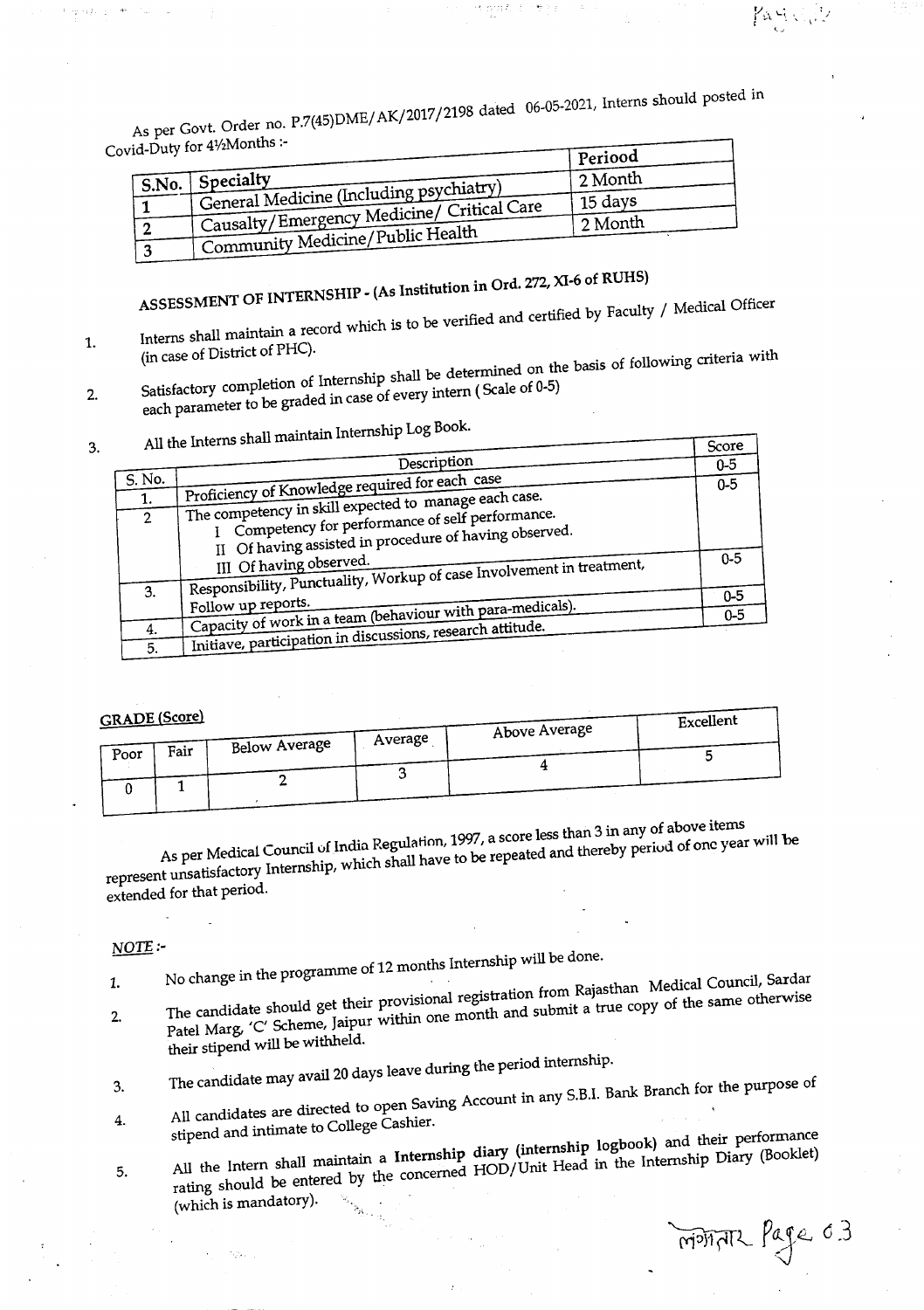- 6. All the Departments shall maintain a daily record of training and the performance of the intems shall be judged and graded.
- 7. Students of this college who are granted/issued No OBJECTION CERTIFICATE from this college to do 12 months internship/Remaining Internship from another Medical College of Rajasthan their name shall be withdrawn automatically when they join 12 months internship to another Medical College.

 $21231 - 55$ No .............../ Acad-II/MCA/202

<sup>t</sup> **PRINCIPAL & CONTROLLER** *11 <sup>i</sup> .,.-* I'}"; Dated : .....*;;-::.I ... ~.':>..~..:...*

K<sup>Agrin</sup>

 $\rho_{\alpha\frac{N}{4}e}$ 

Copy forwarded to the following for information & necessary action.

- 1.Secretary to the govt., Medical Education deptt. (Group-I) Rajasthan Jaipur with reference to his letter no. P.7(45)DME/*AK/2017/2198* dated 06-05-2021.
- 2. The Addi. Director, . Directrate of Medical Education Rajasthan, Jaipur.
- 3. Director, Medicial & Health Services, Rajasthan, Jaipur
- 4. Principal, Medical College, Jaipur / Jodhpur / Udaipur /Bikaner /Kota/Jhalawar/ RUHS college of Medical Sciences Pratap Nagar, Jaipur.
- 5. The Registrar, Rajasthan University of Health Sciences, Sector-18, Pratap Nagar, Kumbha Marg, Rajasthan, Jaipur.

•

- 6 The Registrar, Rajasthan Medical Council, Patel Marg, 'C' Scheme,Jaipur.
- 7 Supdt., Associated Group of Hospital /Govt. Mahila Chikitsalya/Satellite Ajmer.
- 8 Dr. Sanjeev Maheshwari, HOD Medicine of this college with the remarks that as per govt order no. 2198 dated 06-05-2021 interns should be posted for Covid Duty in Hospital under your guidance as per mentioned in internship programme.
- 9 Concerned All Head of the Departments of this college.
- 10 M.O. I/c Academic Section / Library / Games of this college
- ~MOI/ c Com. Section Please upload above office order on College Website.
- 12 Warden UG Boys & Girls Hostels of this college.
- 13 Account Section (Stipend Bill) of this college.
- 14 P.A. to Principal of this college.
- 15 Personal file of candidate.

14 All Notice Board of this college (UG Boys & Girls Hostels).

Where

*<sup>c</sup>* **PRINCIPAL & CONTROLLER**

 $\overline{d^{p}(\alpha)}$   $\overline{d^{p}(\alpha)}$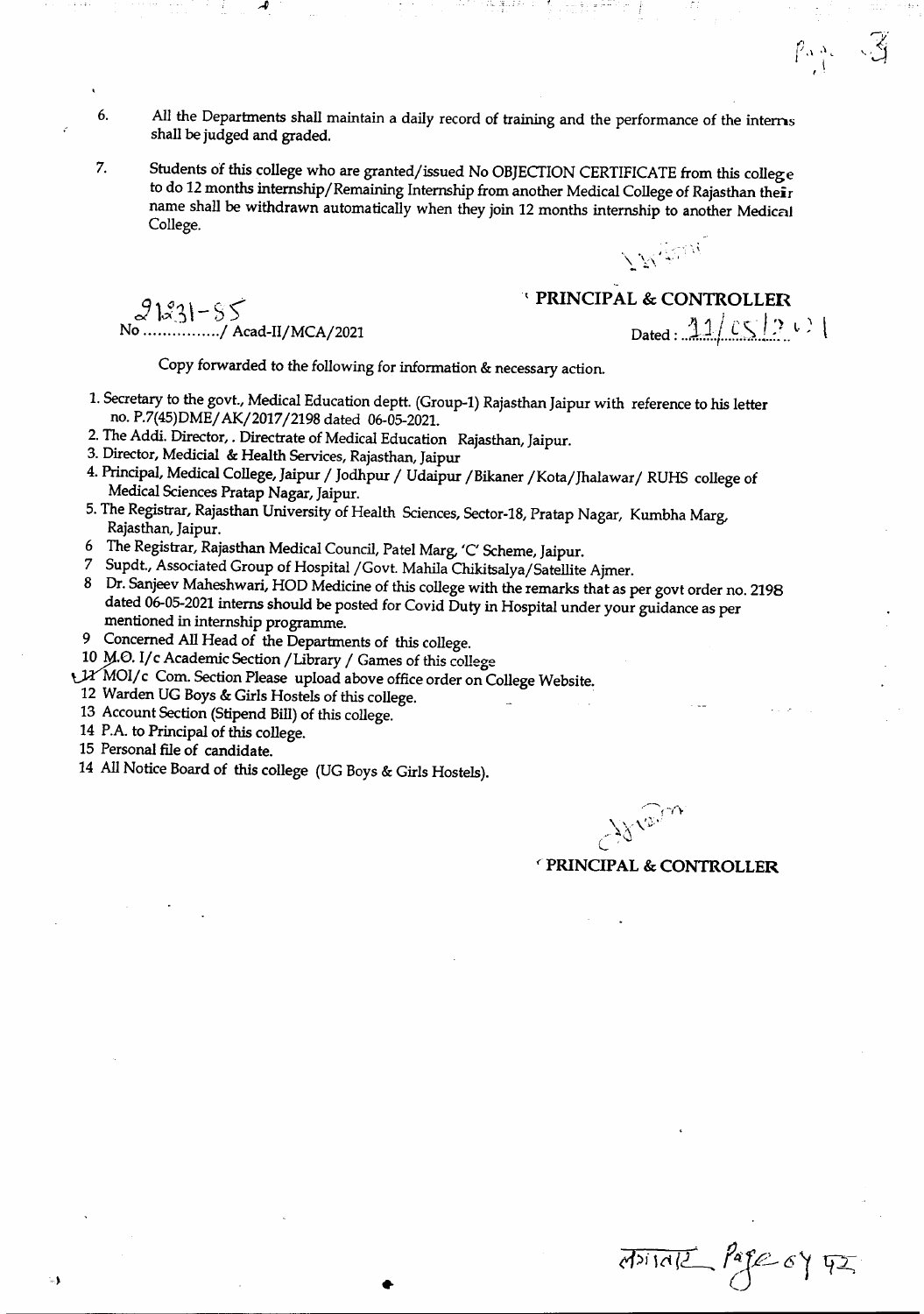## JAWAHAR LAL NEHRU MEDICAL COLLEGE AND ASSOCIATED GROUPS OF HOSPITALS, AJMER

aman matangguse

| Period               | Group 'A'                                                | Group 'B'                                             | Group 'C'<br>Obst & Gynae including Family<br>welfare (15 days)<br>02 Month |  |
|----------------------|----------------------------------------------------------|-------------------------------------------------------|-----------------------------------------------------------------------------|--|
|                      | Paed - 01 Month<br>Orthopedics including<br>PMR-01 Month | Surgery including<br>Anesthesia (15 days)<br>02 Month |                                                                             |  |
|                      | S.No.                                                    | S.No.                                                 | S.No.                                                                       |  |
| 12.05.21 to 11.07.21 | 73-96                                                    | 97-120                                                | 121-143                                                                     |  |
| 12.07.21 to 11.09.21 | 97-120                                                   | 121-143                                               | 73-96                                                                       |  |
| 12.09.21 to 11.11.21 | 121-143                                                  | 73-96                                                 | 97-120                                                                      |  |
| 12.11.21 to 11.01.22 | $1 - 24$                                                 | 25-48                                                 | 49-72                                                                       |  |
|                      | 25-48                                                    | 49-72                                                 | $1 - 24$                                                                    |  |
| 12.01.22 to 11.03.22 |                                                          | $1 - 24$                                              | 25-48                                                                       |  |
| 12.03.22 to 11.05.22 | 49-72                                                    |                                                       |                                                                             |  |

## One year Internship Posting Programme (12.05.2021 to 11.05.2022)

 $N$ OTE: For Group A postings, Of 24, First 12 students will be posted in Pediatrics department for initial 1 month. rest will be posted in Orthopedics including PMR for that duration. After 1 month, they will switch their postings with each other.

For Group B postings, HOD surgery is requested to post students in Anesthesia department for 15 days.

|                                                  | Group 'D'           |                      |            | Group 'E' |           |
|--------------------------------------------------|---------------------|----------------------|------------|-----------|-----------|
|                                                  | Covid -19 4.5 Month | Period               | <b>ENT</b> | Ophtal    | Elect.    |
| Period<br>$\Delta$ , and $\Delta$ , and $\Delta$ |                     |                      | 15 Days    | 15 Days   | 15 Days   |
|                                                  |                     |                      |            | S.No.     | S.No.     |
|                                                  | S.No.               |                      | S.No.      |           |           |
| 12.05.21 to 27.09.21                             | $01 - 72$           | 28.09.21 to 12.10.21 | $1 - 24$   | 25-48     | 49-72     |
|                                                  |                     | 13.10.21 to 28.10.21 | 25-48      | 49-72     | $1 - 24$  |
|                                                  |                     | 29.10.21 to 11.11.21 | 49-72      | $1 - 24$  | $25 - 48$ |
|                                                  |                     |                      |            |           |           |
| 12.11.21 to 27.03.22                             | 73-143              | 28.03.22 to 12.04.22 | 73-96      | 97-120    | 121-143   |
|                                                  |                     | 13.04.22 to 28.04.22 | 97-120     | 121-143   | 73-96     |
| ٠                                                |                     | 29.04.22 to 11.05.22 | 121-143    | 73-96     | 97-120    |
|                                                  |                     |                      |            |           |           |

COVID19 postings (4.5 months) includes:

- 1. Medicine-1.5 months
- 2. Psychiatry 15 days
- 3. Casualty  $-15$  days
- 4. Community medicine 2 months

NOTE: Those who are posted in COVID duty, will report to Dr. Sanjeev Maheshwari (HOD, Medicine).

 $\sim$ ni *~d~!'*

L. .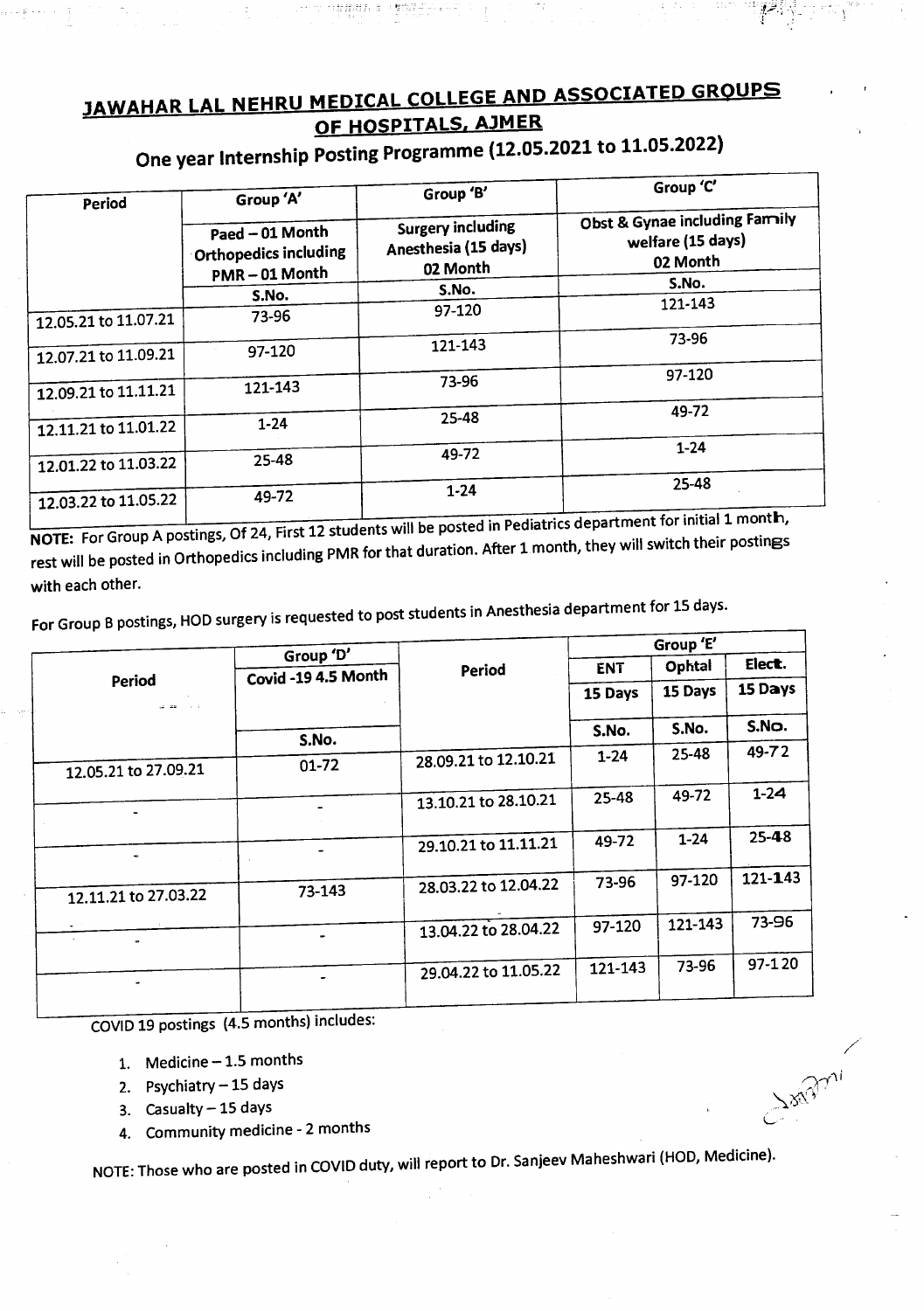List of Students who passed 3<sup>rd</sup> Prof. MBBS Exam March, 2021 result declared on 06.05.2021 & there Internship training start from  $12-05-2021$  to 11-05-2021 (Rate h 2016)

195. e

 $\epsilon=2$  , and rule  $\gamma$ 

|     | $S.No.$ $\sim$ |    | Name of Student       | <b>Elective Posting</b>    |
|-----|----------------|----|-----------------------|----------------------------|
| 1.  |                |    | AAKANKSH CHAHER       | Skin & V.D.                |
|     |                | 2. | AAYUSHI GUPTA         | Skin & V.D.                |
|     |                | З. | ABHISHEK DEV          |                            |
|     |                | 4. | ABHISHEK VERMA        | Skin & V.D.<br>Skin & V.D. |
|     | 5.             |    | ADITI JAIMAN          | Skin & V.D.                |
|     | 6.             |    | ADITI VERMA           | Skin & V.D.                |
|     | 7.             |    | AFTAB MOHAMMED        | Skin & V.D.                |
|     | 8.             |    | AKASH GUPTA           |                            |
|     | 9.             |    | AMAN BANSAL           | Skin & V.D.                |
|     | 10.            |    | AMIT JANGID           | Skin & V.D.                |
|     | 11.            |    | AMIT YADAV            | Skin & V.D.                |
|     | 12.            |    | ANIL BAIRWA           | Skin & V.D.<br>Skin & V.D. |
|     | 13.            |    | ANIL MANAWAT          | Skin & V.D.                |
|     | 14.            |    | ANJALI SAINI          |                            |
|     | 15.            |    | ANJU CHOUDHARY        | Skin & V.D.<br>Skin & V.D. |
|     | 16.            |    | ANKITA GURJAR         | Skin & V.D.                |
|     | 17.            |    | ARCHANA AGARWAL       | Skin & V.D.                |
|     | 18.            |    | ARPIT PAHARIYA        | Skin & V.D.                |
|     | 19.            |    | ARUSHI PACHOREE       | Skin & V.D.                |
|     | 20.            |    | ASHISH KHANDELWAL     | Skin & V.D.                |
|     | 21.            |    | AWNI KOTHARI          | Skin & V.D.                |
|     | 22.            |    | BHAGYA SHREE          | Skin & V.D.                |
|     | 23.            |    | BHAVANA KUMARI MEENA  | Skin & V.D.                |
|     | 24.            |    | BHUMIKA KANNOJIA      | Skin & V.D.                |
|     | 25.            |    | BHUMIKA TAYAL         | Skin & V.D.                |
|     | 26.            |    | CHANDRAKANTA MEENA    | Skin & V.D.                |
|     | 27.            |    | CHARCHITA SHARMA      | Skin & V.D.                |
|     | 28.            |    | CHHOTU SINGH          | Skin & V.D.                |
|     | 29.            |    | CHIRAG SETHI          | Skin & V.D.                |
|     | 30.            |    | DEEKSHA KANWAR        | Skin & V.D.                |
|     | 31.            |    | DEEPAK BARALA         | Skin & V.D.                |
|     | 32.            |    | DEEPAK KUMAR          | Skin & V.D.                |
|     | 33.            |    | DEEPIKA SHARMA        | Skin & V.D.                |
|     | 34.            |    | DESHRAJ CHOUDHARY     | Skin & V.D.                |
| 35. |                |    | DEVILAL CHOUDHARY     | Skin & V.D.                |
| 36. |                |    | DHEERAJ KUMAR DERODIA | Skin & V.D.                |
| 37. |                |    | DIKSHYANT SHUKL       | Skin & V.D.                |
| 38. |                |    | DIVYA YADAV           | Skin & V.D.                |
| 39. |                |    | ELIZABETH LALREMMAWII | Skin & V.D.                |
| 40. |                |    | GAJRAJ SHARMA         | Skin & V.D.                |
| 41. |                |    | GIOGI SAKTUP          | Skin & V.D.                |
| 42. |                |    | GYAN CHAND SAMOTA     | Skin & V.D.                |
| 43. |                |    | HEMANT KUMAR          | Skin & V.D.                |
| 44. |                |    | HEMANT NARANIYA       | Skin & V.D.                |
| 45. |                |    | HIMANI DENDOR         | Skin & V.D.                |
| 46. |                |    | JIGNESH DAMOR         | Skin & V.D.                |
| 47. |                |    | JITENDRA BANA         | Skin & V.D.                |
| 48. |                |    | <b>JYOTI SHARMA</b>   | Skin & V.D.                |
| 49. |                |    | KAMAL KUMAR MEENA     | Skin & V.D.                |
| 50. |                |    | KAMLESH SHARMA        | Skin & V.D.                |
|     |                |    |                       |                            |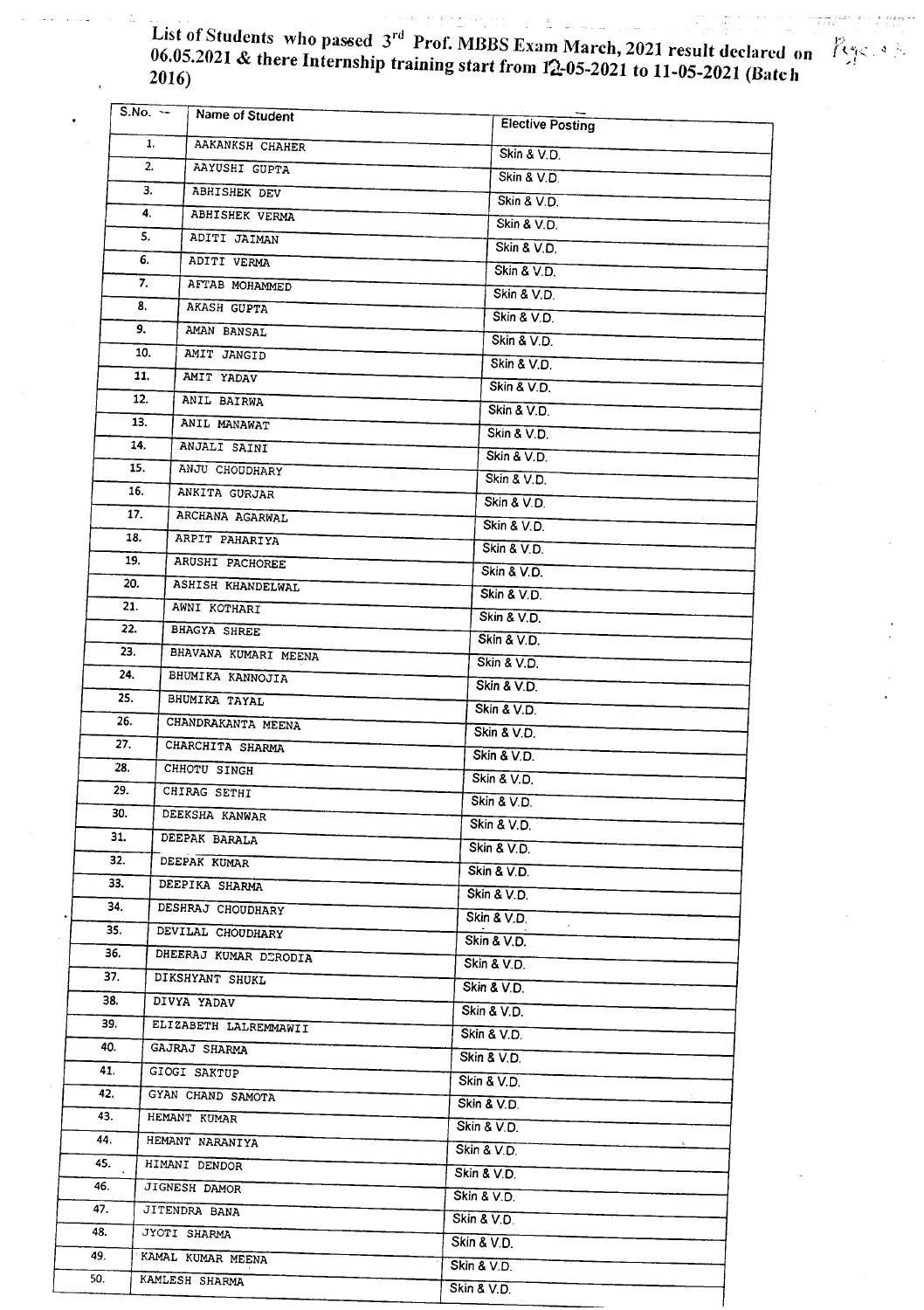| 51.     | けいおういせい いちけいしょうしょ<br>KAN - KAH YADAV | Skin & V.D.           |
|---------|--------------------------------------|-----------------------|
| 52.     | KANGABAN LANCHENBA MANGANG           | Skin & V.D.           |
| 53.     | KAVITA CHOUDHARY                     | Skin & V.D.           |
| 54.     | KESHI SHARMA                         | Skin & V.D.           |
| 55.     | KHUSHBOO GAUR                        | Skin & V.D.           |
| 56.     | KIRAN KUMARI                         | Skin & V.D.           |
| 57.     | KISHOR YADAV                         | Skin & V.D.           |
| 58.     | <b>FRANTI FAUJDAR</b>                | Skin & V.D.           |
| 59.     | KRITIKA BANSHIWAL                    | Skin & V.D.           |
| 60.     | LAKHAN SINGH                         | Skin & V.D.           |
| 61.     | MAHENDAR KUMAR PRAJAPAT              | Skin & V.D.           |
| 62.     | MAHENDRA GARASIYA                    | Skin & V.D.           |
| 63.     | MAHESH GURJAR                        | Skin & V.D.           |
| 64.     | MALU RAM JAKHAR                      | Skin & V.D.           |
| 65.     | MAMTA CHOUDHARY                      | Skin & V.D.           |
| 66.     | MANSI SHARMA                         | Skin & V.D.           |
| 67.     | MANSI TAK                            | Skin & V.D.           |
| 68.     | MANVENDRA BHASKAR                    | Skin & V.D.           |
| 69.     | MAYANK WALIA                         | Skin & V.D.           |
| 70.     | MEENU MITHARWAL                      | Skin & V.D.           |
| 71.     | MINAL AGARWAL                        | Skin & V.D.           |
| 72.     | MUKESH KUMAR DUDI                    | Skin & V.D.           |
| 73.     | MUKESH PEEPLODA                      | Skin & V.D.           |
| 74.     | NAMAN KHANDEWAL                      | Skin & V.D.           |
| 75.     | NARENDRA PRASAD KUMAWAT              | Skin & V.D.           |
| 76.     | NEETU SINGH                          | Skin & V.D.           |
| 77.     | NIHARIKA POONIA                      | Skin & V.D.           |
| 78.     | NIKHIL AGRAWAL                       | Skin & V.D.           |
| 79.     | NIKHIL GOYAL                         | Skin & V.D.           |
| 80.     | PANGYANGTI LONGKUMER                 | Skin & V.D.           |
| 81.     | PAWAN KUMAR YADAV                    | Skin & V.D.           |
| 82.     | PIYUSH BHARDWAJ                      | Skin & V.D.           |
| 83.     | PIYUSH MORODIA                       | Skin & V.D.           |
| 84.     | POOJA KUMAWAT                        | Skin & V.D.           |
| 85.     | PRADEEP KUMAR MEENA                  | Skin & V.D.           |
| 86.     | PRAYAG KHANDELWAL                    | Skin & V.D.           |
| 87.     | PRIYANSHI TRIVEDI                    | Skin & V.D.           |
| 88.     | RADHESHYAM CHOUDHARY                 | Skin & V.D.           |
| 89.     | RAHUL KHANDEKAR                      | Skin & V.D.           |
| 90.     | RAHUL KUMAR YADAV                    | Skin & V.D.           |
| 91.     | RAJKUMAR MAHOLIYA                    | Skin & V.D.           |
| 92.     | RAKESH KUMAR JHAROTIYA               | Skin & V.D.<br>$\sim$ |
| 93.     | RAKESH MEENA                         | Skin & V.D.           |
| 94.     | RATAN LAL MEENA                      | Skin & V.D.           |
| 95.     | RAVI KANT                            | Skin & V.D.           |
| 96.     | RINKU KUMAR MEENA                    | Skin & V.D.           |
| 97.     | RISHABH SHARMA                       | Skin & V.D.           |
| 98.     | RUPESH YADAV                         | Skin & V.D.<br>¢.     |
| 99.     | SAHIL GOYAL                          | Skin & V.D.           |
| 100.    | SAHIL NADEEM                         | Skin & V.D.           |
| 101.    | SAKSHI ROAT                          | Skin & V.D.           |
| 102.    | SALONI SHARMA                        | Skin & V.D.           |
| 103.    | SANJEEV KUMAR                        | $\sim$<br>Skin & V.D. |
| $-104.$ | SARITA SEEMAR                        | Skin & V.D.           |
| 105.    | SARVESH KUMAR SAINI                  | Skin & V.D.           |

 $\begin{array}{c} \left(\mathcal{S}_{\mathcal{A}}^{\mathcal{A}}\right)_{\mathcal{A}}\left(\mathcal{A}\right)\\ \left(\mathcal{A}_{\mathcal{A}}\right)_{\mathcal{A}}\\ \left(\mathcal{A}_{\mathcal{A}}\right)_{\mathcal{A}}\left(\mathcal{A}_{\mathcal{A}}\right)_{\mathcal{A}} \end{array}$ 

۰.

 $\overline{\phantom{0}}$  $\ddot{\phantom{a}}$